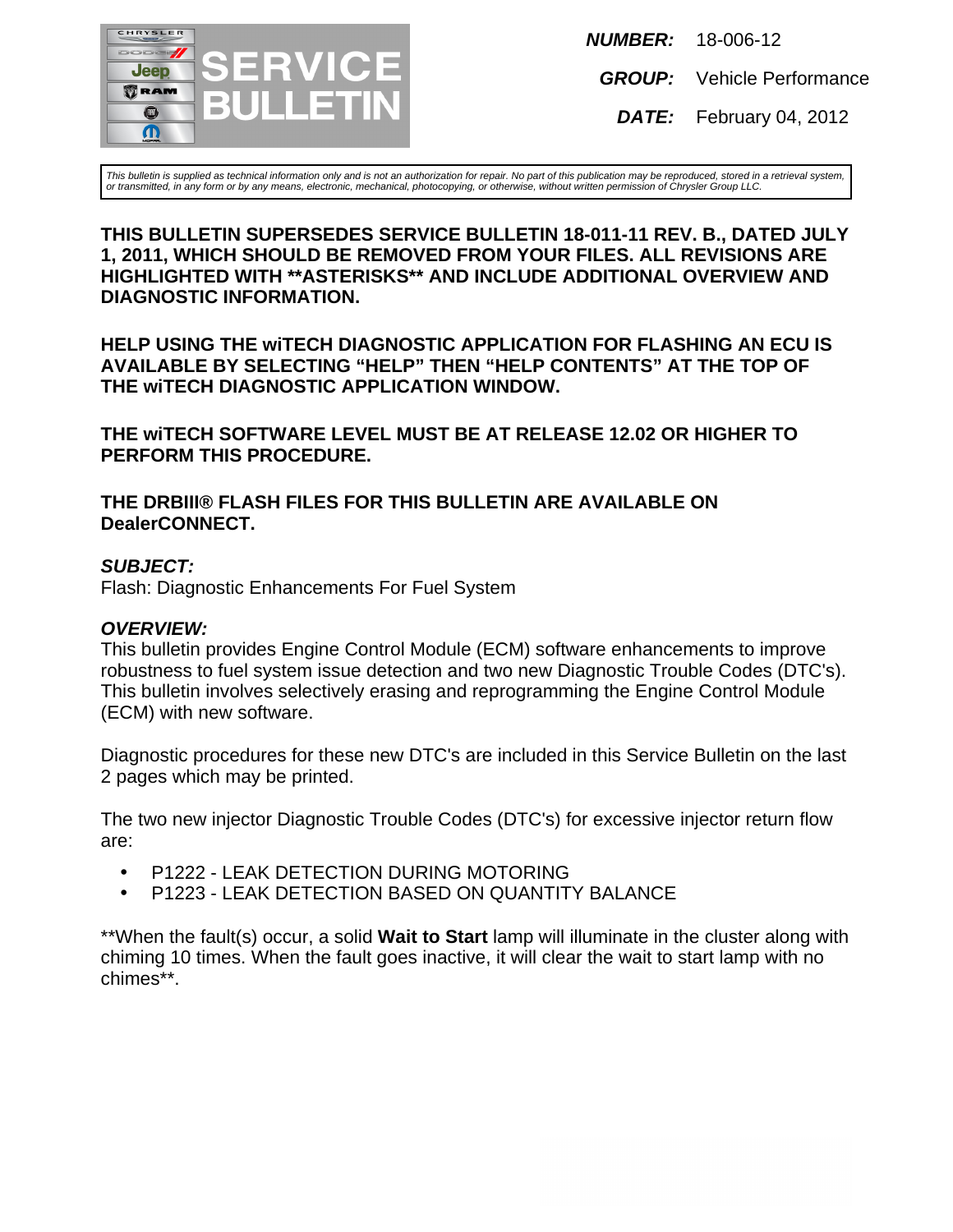# **MODELS:**

| 2004.5         | DR. | Ram Truck (2500/3500 Pick Up) |
|----------------|-----|-------------------------------|
| 2005 - 2007 DH |     | Ram Truck (2500 Pick Up)      |
| 2006 - 2007 D1 |     | Ram Truck (3500 Pick Up)      |

# **NOTE: This bulletin applies to vehicles equipped with a 5.9L Cummins Diesel Engine (sale codes ETC or ETH).**

# **PARTS REQUIRED:**

| Oty. | Part No.   | <b>Description</b>             |
|------|------------|--------------------------------|
|      | 04275086AD | Label, Authorized Modification |

# **REPAIR PROCEDURE 2004.5 - 2005 MY - FLASH USING DRBIII®; - USING THE INTERNET TO RETRIEVE THE FLASH FILE:**

**NOTE: Whenever a controller is programmed, the software in the DRBIII® must be programmed with the latest revision level available. Current software version is 64.1.**

# **NOTE: If this flash process is interrupted/aborted, the flash should be restarted.**

# **NOTE: Remove any unnecessary PCMCIA cards prior to starting a DRB III® flash.**

- 1. Before beginning the reprogramming procedure, remove any old flash reprogramming files from the DRBIII® memory. To clear the memory from the MAIN MENU power up the DRBIII® and then:
	- a. Simultaneously press the MORE and YES keys.
	- b. A screen will appear requesting a COLD BOOT.
	- c. Follow the on screen instructions by selecting the F4 key.
	- d. When the DRBIIl® reboots to the MAIN MENU, proceed to [Step #3.](#page-2-0)
- <span id="page-1-0"></span>2. With the ignition switch in the RUN position, determine and record the ECM part number of the ECM currently in the vehicle. Using the DRBIII® select:
	- a. DRBIIl® Standalone
	- b. 1998 2007 Diagnostics
	- c. All (Except Below)
	- d. Engine
	- e. Module Display
	- f. Record the ECM part number on the repair order for later reference.
- **NOTE: If the ECM is not operational, the ECM part number can be obtained from the label on the controller. For 2003 and later vehicles, if the label on the controller is not legible, record the Reference Number for use later. The Reference Number is located in the Reference Number box at the top, center of the Engine Data Plate. The Engine Data Plate is located on the intake side of the breather cover or affixed to the APPS bracket.**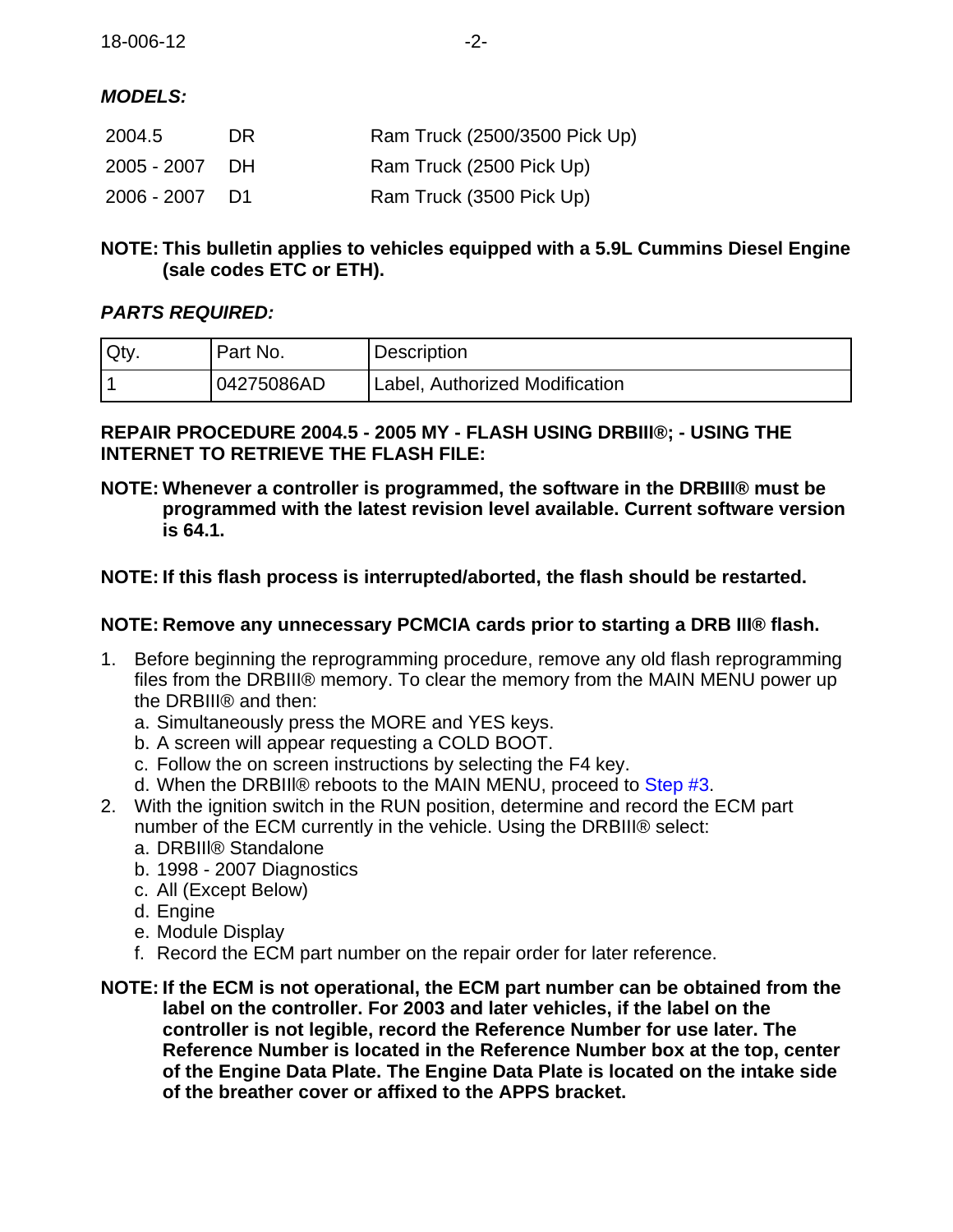- <span id="page-2-0"></span>3. Page back to the Main Menu
- 4. Determine if the vehicle is equipped with SKIM. Using the DRBIII® select: a. DRBIII® Standalone
	- b. 1998 2007 Diagnostics
	- c. All
	- d. System Monitor
	- e. J1850 Module Scan
	- f. Look for "SKIM" in the list of modules
- 5. If the vehicle is not equipped with SKIM then proceed to [Step #6](#page-2-1). If the vehicle is equipped with SKIM obtain the vehicle Personal Identification Number (PIN) before continuing with [Step #6](#page-2-1). This information is available from:
	- a. The original selling invoice.
	- b. The DealerCONNECT system under the Parts tabs select Key Codes.
	- c. By contacting the District Manager.

## **CAUTION: Failure to install the SKIM pin number into the module after flashing the Cummins ECM will cause a start and stall condition.**

<span id="page-2-1"></span>6. Install a battery charger and verify that the charging rate provides approximately 13.2 - 13.8 volts. Set the battery charger to continuous charge. Do not allow the charger to time out during the flash process. Remove the charger from the battery when the flash process is complete.

# **NOTE: When reprogramming a Cummins ECM be sure to do the following;**

- **• Download the flash file from TechCONNECT to the DRBIII® with the DRBIII® disconnected from the vehicle.**
- **• Download the flash file from the DRBIIl® to the vehicle with the DRBIII® disconnected from TechCONNECT.**
- 7. Connect the DRBIII® to TechCONNECT. Open TechTOOLS and verify that the "DRBIII® Status: Connected" message is in the upper right corner of the TechTOOLS screen.
- 8. Enter the old Cummins ECM part number obtained from the DRBIII® in [Step #2](#page-1-0) into the Parts Criteria window.
- 9. Select SHOW UPDATES.
- 10. Highlight the proper flash file from the list:
	- a. If the old ECM part number is known, highlight the flash file listed, based on the old ECM part number recorded earlier in [Step #2](#page-1-0).
	- b. If the old part number is not known, highlight the proper flash file based on the Reference No. located in the "Ref. No." box, at the top, center of the Engine Data Plate.
- 11. Select the DRBIII® radio button which is next to the DOWNLOAD/UPDATE button.
- 12. Select the DOWNLOAD/UPDATE button.
- 13. Monitor the Flash Download/Update Progress window on the TechCONNECT and follow the instructions on TechCONNECT. When the flash process is complete, proceed to the next step.
- 14. Disconnect the DRBIII® from TechCONNECT.
- 15. Connect the DRBIII® to the vehicle.
- 16. Download the flash file from the DRBIII® to the vehicle. Using the DRBIII® select: a. Vehicle Flash
	- b. Follow the directions on the DRBIII® screen. When the flash process is complete, proceed to the next step.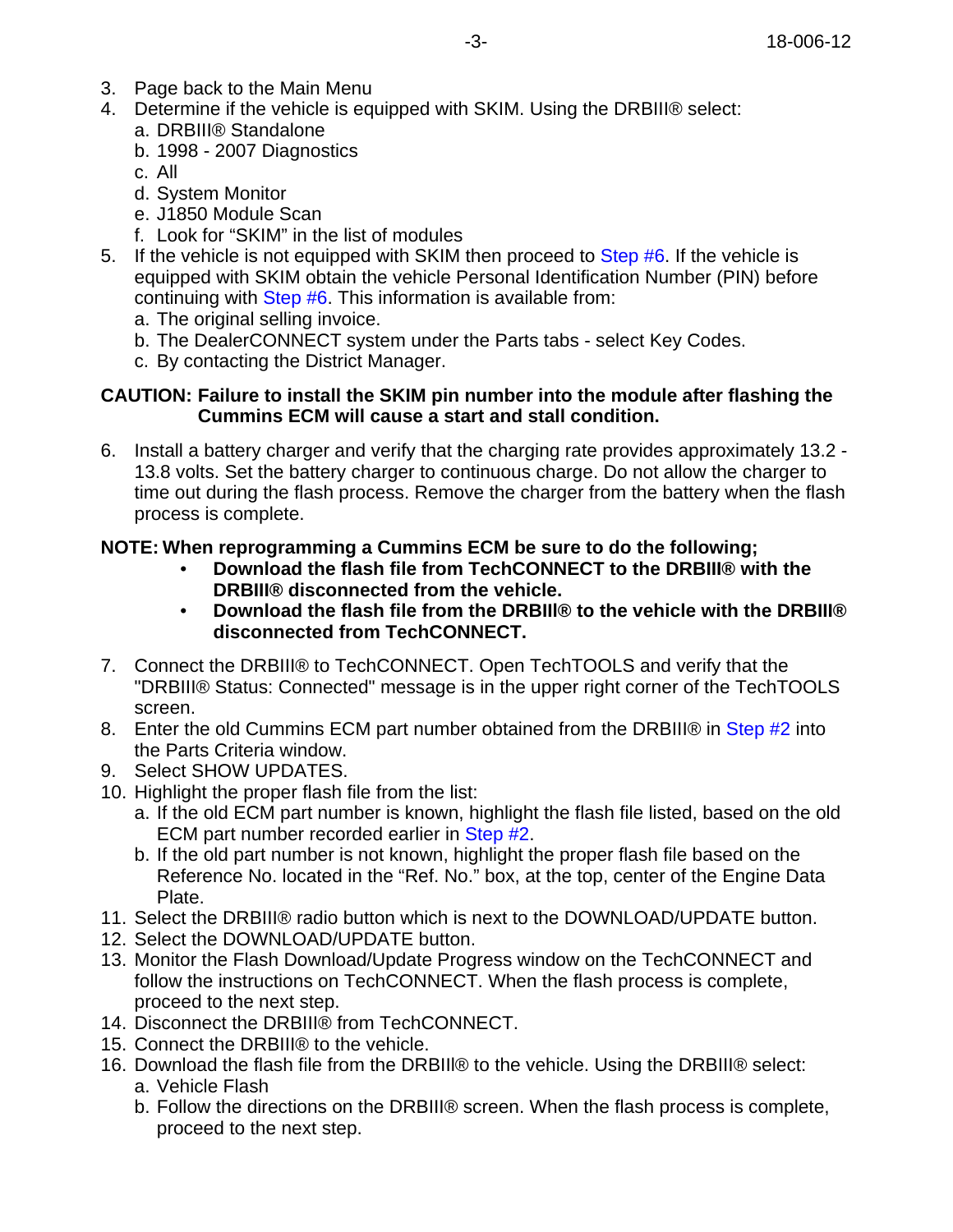- 17. If the vehicle is equipped with SKIM, proceed to [Step #18.](#page-3-0) If the vehicle is not equipped with SKIM, proceed to [Step #19.](#page-3-1)
- <span id="page-3-0"></span>18. On vehicles equipped with SKIM, transfer the VIN and Security Key information from the SKIM to the ECM. Using the DRBIII® select:
	- a. DRBIII® Standalone
	- b. 1998 2007 Diagnostics
	- c. All
	- d. Theft Alarm
	- e. SKIM
	- f. Miscellaneous
	- g. Cummins ECM Replaced
	- h. Follow the directions on the DRBIII® screen. When the process is complete, proceed to [Step #20.](#page-3-2)
- <span id="page-3-1"></span>19. On vehicles not equipped with SKIM, manually enter the VIN in the ECM. Using the DRBIII® select:
	- a. DRBIII® Standalone
	- b. 1998 2007 Diagnostics
	- c. All
	- d. Engine
	- e. Cummins Controller (ECM/ENGINE)
	- f. Miscellaneous
	- g. CM84X Check VIN
	- h. Follow the directions on the DRBIII® screen. When the process is complete, proceed to next step.
- **NOTE: Due to the Cummins controller programming procedure, a DTC may be set in other modules (PCM, TCM, BCM, MIC, SKIM, etc.) within the vehicle, if so equipped. Some DTC's may cause the MIL to illuminate. Check all modules using "Module Scan", record the DTC's, and erase these DTC's prior to returning the vehicle to the customer. Erase any DTC's in the PCM only after all other modules have had their DTC's erased.**

# **NOTE: The following step is required by law.**

<span id="page-3-2"></span>20. Type the necessary information on the Authorized Modification Label p/n 04275086AB and attach near the VECI label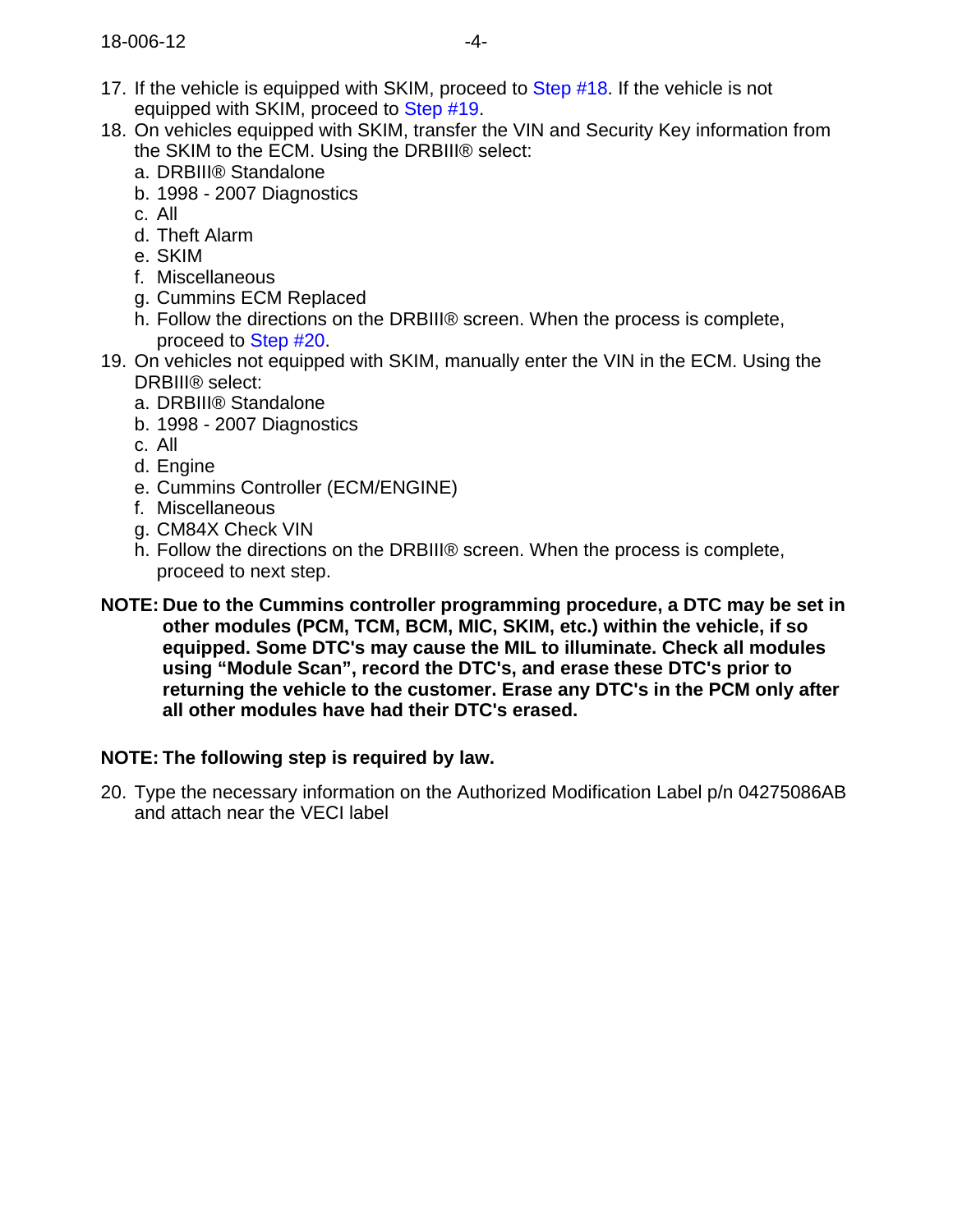# **REPAIR PROCEDURE 2006 - 2007 MY - USING WiTECH DIAGNOSTIC APPLICATION:**

### **NOTE: HELP USING THE wiTECH DIAGNOSTIC APPLICATION FOR FLASHING AN ECU IS AVAILABLE BY SELECTING "HELP" THEN "HELP CONTENTS" AT THE TOP OF THE wiTECH DIAGNOSTIC APPLICATION WINDOW.**

#### **NOTE: If this flash process is interrupted/aborted, the flash should be restarted.**

- 1. Reprogram the PCM with the latest software. Follow the detailed service procedures available in DealerCONNECT/TechCONNECT, Refer To Group 8 - Electrical > 8E - Electronic Control Modules - Service Information > Module - Engine Control, Diesel > Standard Procedure > PCM/ECM Reprogramming - Diesel.
- 2. Type the necessary information on the "Authorized Modification Label" and attach it near the VECI label.

#### **Diagnostic procedures for these new DTC's are included in this Service Bulletin on the last 2 pages which may be printed.**

#### **POLICY:**

Reimbursable within the provisions of the warranty.

#### **TIME ALLOWANCE:**

| <b>Labor Operation No:</b> | <b>Description</b>                                                  | Amount     |
|----------------------------|---------------------------------------------------------------------|------------|
| 18-19-04-9G                | Module, Engine Control (ECM) - Reprogram<br>$2004.5 - 2005$ (B)     | $0.8$ Hrs. |
| 18-19-04-9H                | Module, Engine Control (ECM) - Reprogram 2006 - 0.4 Hrs.<br>2007(B) |            |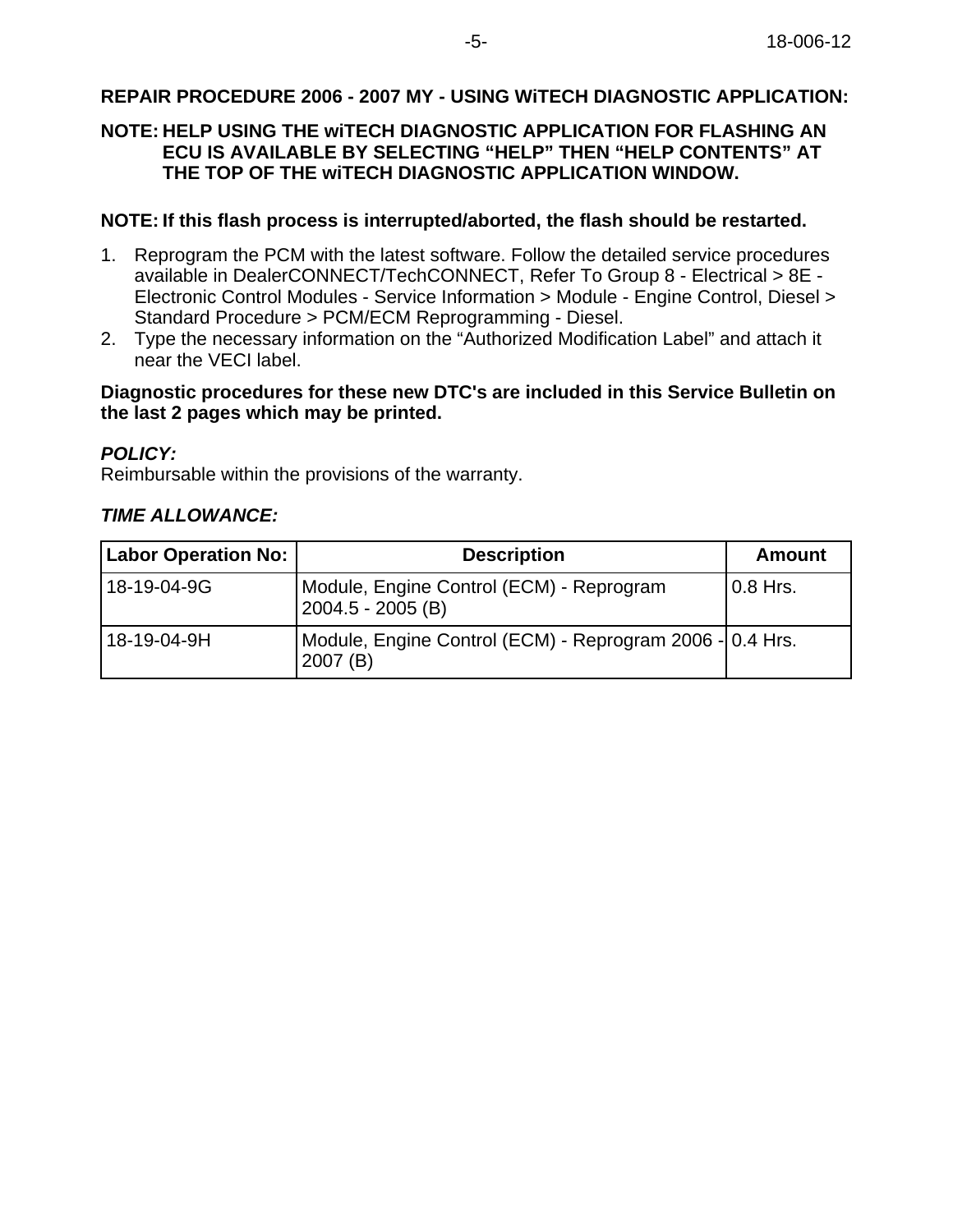# **DIAGNOSTIC PROCEDURE P1222 - LEAK DETECTION DURING MOTORING**

# **NOTE: For a complete wiring diagram, refer to the Wiring Information.**

When engine is motoring (i.e. Engine is running, but requires no fuel injection) the only required fuel delivery to the rail is due to natural leakage in the system. The natural leakage depends directly on the rail pressure. A definite amount of fuel is required to overcome the natural leakage, for different fuel pressures. The Engine Control Module (ECM) sets Leakage Detected, when the fuel flow exceeds an expected value. When a leak is detected in the system, a counter is initiated. When the counter reaches a predetermined value a fault is set and engine derate is enabled. When the leak is not detected the counter counts down, and once the counter becomes zero the engine is set back to normal running conditions.

\*\*A solid **Wait to Start** lamp will illuminate in the cluster along with chiming 10 times. When the fault goes inactive, it will clear the wait to start lamp with no chimes\*\*.

- **When Monitored:** Engine is motoring and at operating temperature with no fuel system and engine speed related DTC's.
- **Set Condition:** Counter reaches a calibrated value.

## **Possible Causes**

EXCESSIVE INJECTOR RETURN

## **NOTE: Always perform the Pre-Diagnostic Troubleshooting procedure before proceeding.**

## **OTHER DTC's PRESENT**

- 1. Turn the ignition on.
- 2. With the scan tool, select View DTC's. Are there any other fuel system related DTC's present along with this DTC?
	- a. Yes >>> Perform the diagnostics for the other fuel system DTC's before proceeding.
	- b. No >>>> Perform the INJECTOR RETURN FLOW TEST procedure.